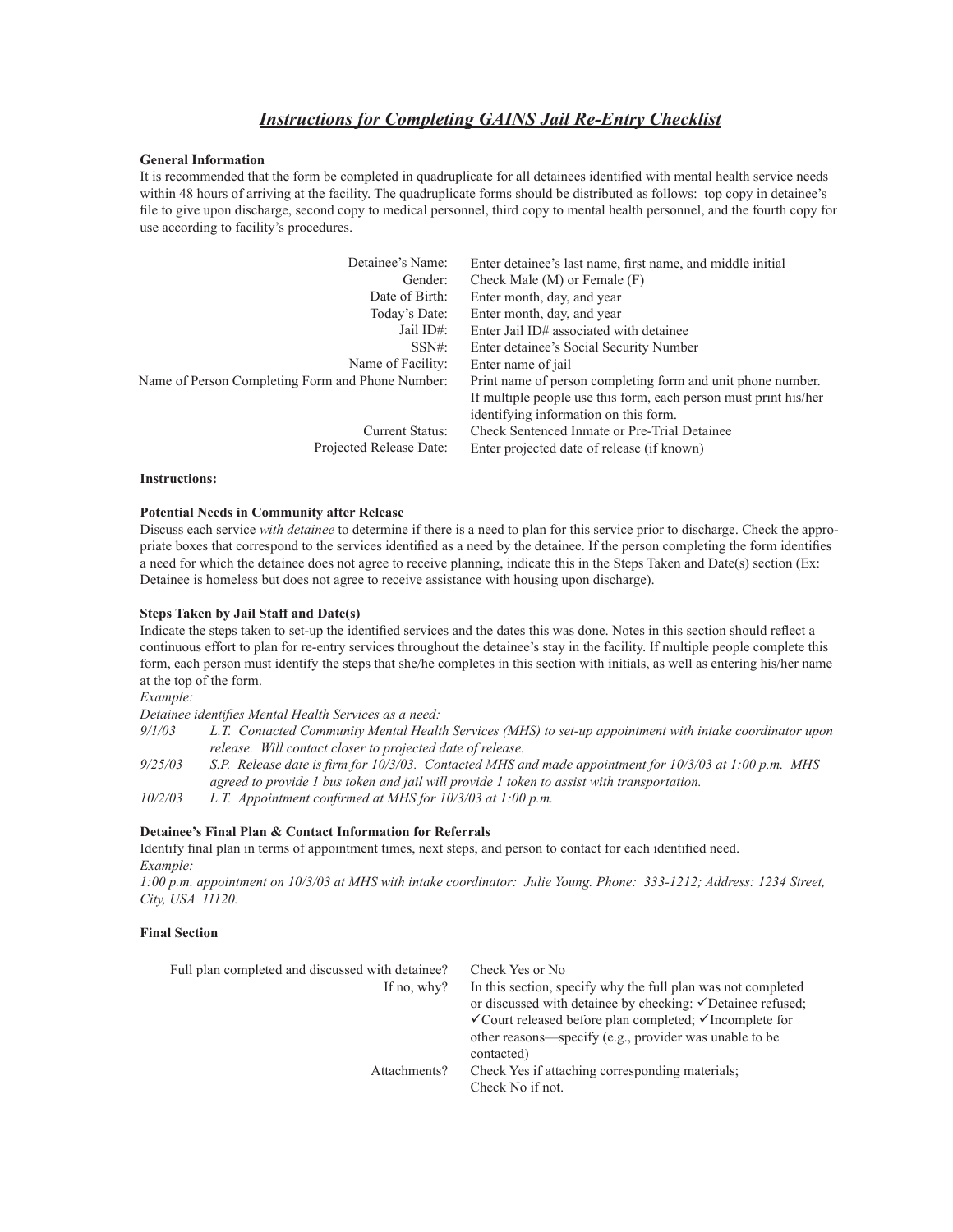| <b>GAINS Re-Entry Checklist For Inmates Identified with Mental Health Service Needs</b>                                    |                  |                                     |                                              |                     |                                                                        |                         |                                      |                                          |                                              |
|----------------------------------------------------------------------------------------------------------------------------|------------------|-------------------------------------|----------------------------------------------|---------------------|------------------------------------------------------------------------|-------------------------|--------------------------------------|------------------------------------------|----------------------------------------------|
| <b>Detainee's Name</b>                                                                                                     |                  | Date of Birth<br>Gender<br>$\Box$ M |                                              | <b>Today's Date</b> | Jail ID#                                                               |                         |                                      |                                          |                                              |
| Last                                                                                                                       | First            | M                                   | ПF                                           | mm                  | dd<br>yy                                                               | $-1$<br>mm              | $-1$ $-$<br>dd<br>yy                 | SSN#                                     |                                              |
| <b>Name of Facility</b>                                                                                                    | and Phone Number |                                     | <b>Name of Person Completing Form</b>        |                     | <b>Current Status</b><br>$\Box$ Pre-Trial Detainee<br>Sentenced Inmate |                         | <b>Date of Admission</b><br>dd<br>mm | yy                                       | <b>Projected Release Date</b><br>mm dd<br>yy |
| <b>Potential Needs in</b><br><b>Community After Release</b>                                                                |                  |                                     | <b>Steps Taken by Jail Staff and Date(s)</b> |                     |                                                                        | Detainee's Final Plan & |                                      | <b>Contact Information for Referrals</b> |                                              |
| Mental Health Services                                                                                                     |                  |                                     |                                              |                     |                                                                        |                         |                                      |                                          |                                              |
| Psychotropic Medications                                                                                                   |                  |                                     |                                              |                     |                                                                        |                         |                                      |                                          |                                              |
| Housing                                                                                                                    |                  |                                     |                                              |                     |                                                                        |                         |                                      |                                          |                                              |
| <b>Substance Abuse Services</b>                                                                                            |                  |                                     |                                              |                     |                                                                        |                         |                                      |                                          |                                              |
| Health Care                                                                                                                |                  |                                     |                                              |                     |                                                                        |                         |                                      |                                          |                                              |
| <b>Health Care Benefits</b>                                                                                                |                  |                                     |                                              |                     |                                                                        |                         |                                      |                                          |                                              |
| Income Support/Benefits                                                                                                    |                  |                                     |                                              |                     |                                                                        |                         |                                      |                                          |                                              |
| Food/Clothing                                                                                                              |                  |                                     |                                              |                     |                                                                        |                         |                                      |                                          |                                              |
| Transportation                                                                                                             |                  |                                     |                                              |                     |                                                                        |                         |                                      |                                          |                                              |
| Other                                                                                                                      |                  |                                     |                                              |                     |                                                                        |                         |                                      |                                          |                                              |
| Full plan completed and discussed with detainee? $\Box$<br>If no, why?<br>Detainee refused<br>Incomplete for other reasons |                  | Specify:                            |                                              | Yes                 | N <sub>0</sub><br>Court released before plan completed<br>$\Box$       |                         | Attachments?                         |                                          | N <sub>0</sub><br>Yes                        |

Detainee's Copy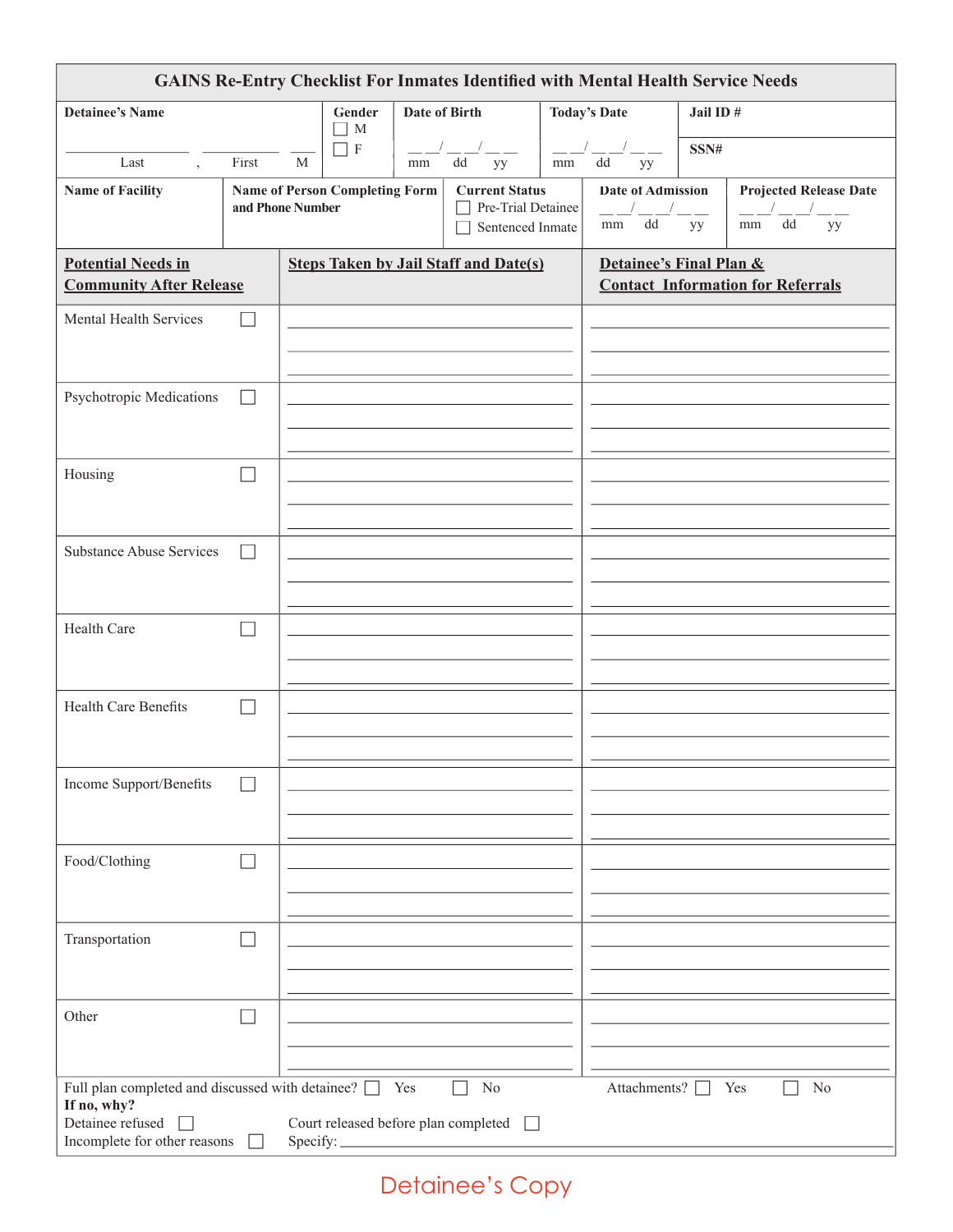| <b>GAINS Re-Entry Checklist For Inmates Identified with Mental Health Service Needs</b>    |                  |              |                                            |     |                                                                           |    |                                                 |          |                                                                     |
|--------------------------------------------------------------------------------------------|------------------|--------------|--------------------------------------------|-----|---------------------------------------------------------------------------|----|-------------------------------------------------|----------|---------------------------------------------------------------------|
| <b>Detainee's Name</b>                                                                     |                  |              | Gender<br><b>Date of Birth</b><br>$\Box$ M |     |                                                                           |    | <b>Today's Date</b>                             | Jail ID# |                                                                     |
| Last<br>$\overline{ }$                                                                     | First            | $\mathbf{M}$ | $\sqsupset$ F                              | mm  | dd<br>yy                                                                  | mm | $\overline{\phantom{a}}$<br>dd<br>yy            | SSN#     |                                                                     |
| <b>Name of Facility</b>                                                                    | and Phone Number |              | <b>Name of Person Completing Form</b>      |     | <b>Current Status</b><br>Pre-Trial Detainee<br>$\Box$<br>Sentenced Inmate |    | <b>Date of Admission</b><br>$\mathrm{dd}$<br>mm | yy       | <b>Projected Release Date</b><br>$\mathrm{d}\mathrm{d}$<br>mm<br>yy |
| <b>Potential Needs in</b><br><b>Community After Release</b>                                |                  |              |                                            |     | <b>Steps Taken by Jail Staff and Date(s)</b>                              |    | Detainee's Final Plan &                         |          | <b>Contact Information for Referrals</b>                            |
| Mental Health Services                                                                     |                  |              |                                            |     |                                                                           |    |                                                 |          |                                                                     |
| Psychotropic Medications                                                                   |                  |              |                                            |     |                                                                           |    |                                                 |          |                                                                     |
| Housing                                                                                    |                  |              |                                            |     |                                                                           |    |                                                 |          |                                                                     |
| <b>Substance Abuse Services</b>                                                            |                  |              |                                            |     |                                                                           |    |                                                 |          |                                                                     |
| Health Care                                                                                |                  |              |                                            |     |                                                                           |    |                                                 |          |                                                                     |
| <b>Health Care Benefits</b>                                                                |                  |              |                                            |     |                                                                           |    |                                                 |          |                                                                     |
| Income Support/Benefits                                                                    |                  |              |                                            |     |                                                                           |    |                                                 |          |                                                                     |
| Food/Clothing                                                                              |                  |              |                                            |     |                                                                           |    |                                                 |          |                                                                     |
| Transportation                                                                             |                  |              |                                            |     |                                                                           |    |                                                 |          |                                                                     |
| Other                                                                                      |                  |              |                                            |     |                                                                           |    |                                                 |          |                                                                     |
| Full plan completed and discussed with detainee? $\Box$<br>If no, why?<br>Detainee refused |                  |              |                                            | Yes | No<br>Court released before plan completed                                |    | Attachments? [                                  |          | N <sub>0</sub><br>Yes                                               |
| Incomplete for other reasons                                                               |                  | Specify:     |                                            |     |                                                                           |    |                                                 |          |                                                                     |

# Medical Records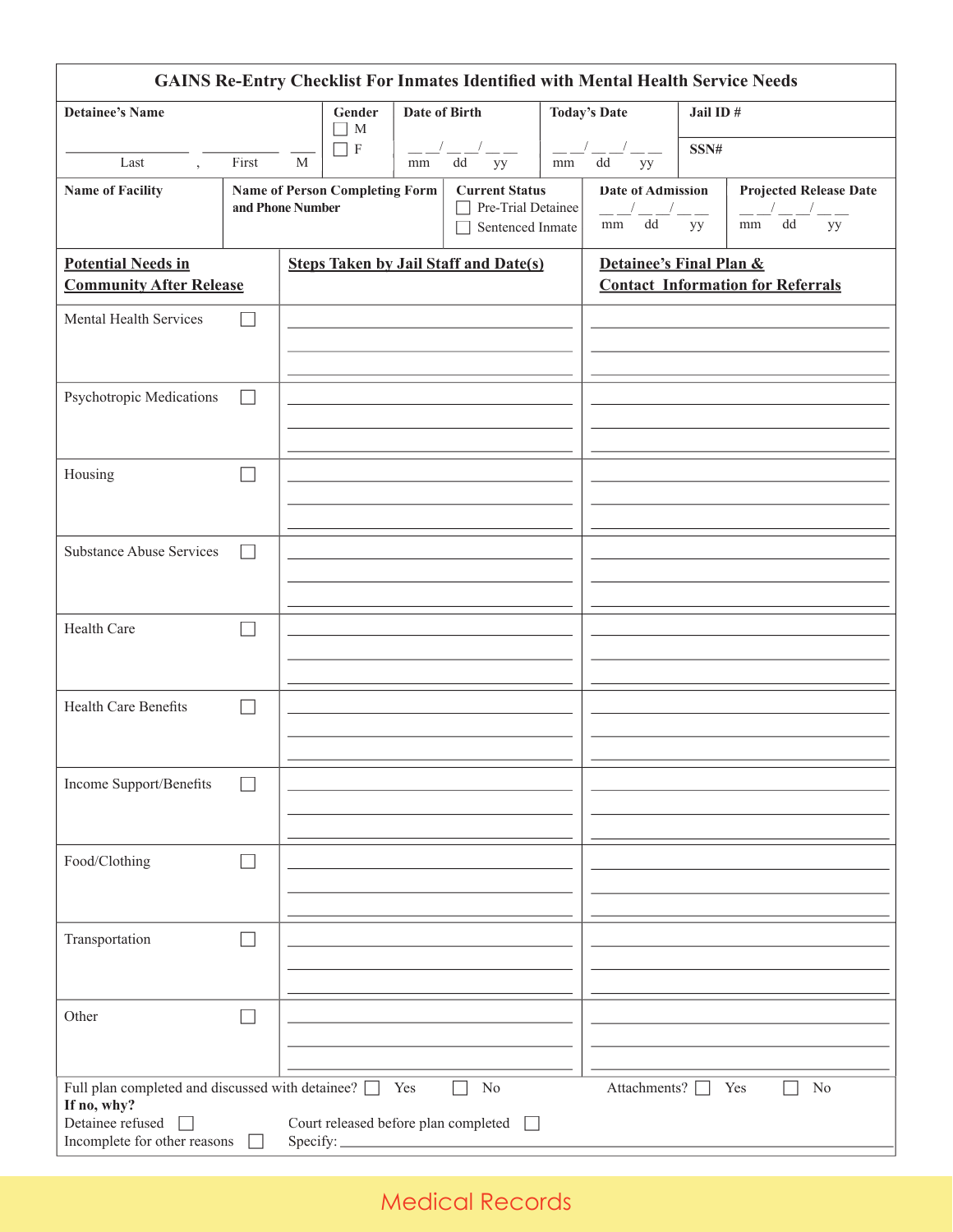| <b>GAINS Re-Entry Checklist For Inmates Identified with Mental Health Service Needs</b> |       |                                                                                                                                        |               |     |                                              |                     |                                                 |      |                                                                     |
|-----------------------------------------------------------------------------------------|-------|----------------------------------------------------------------------------------------------------------------------------------------|---------------|-----|----------------------------------------------|---------------------|-------------------------------------------------|------|---------------------------------------------------------------------|
| <b>Detainee's Name</b>                                                                  |       | Gender<br><b>Date of Birth</b><br>$\Box$ M                                                                                             |               |     |                                              | <b>Today's Date</b> | Jail ID#                                        |      |                                                                     |
| Last<br>$\overline{ }$                                                                  | First | $\mathbf{M}$                                                                                                                           | $\sqsupset$ F | mm  | dd<br>yy                                     | mm                  | $\overline{\phantom{a}}$<br>dd<br>yy            | SSN# |                                                                     |
| <b>Name of Facility</b>                                                                 |       | <b>Name of Person Completing Form</b><br><b>Current Status</b><br>Pre-Trial Detainee<br>and Phone Number<br>$\Box$<br>Sentenced Inmate |               |     |                                              |                     | <b>Date of Admission</b><br>$\mathrm{dd}$<br>mm | yy   | <b>Projected Release Date</b><br>$\mathrm{d}\mathrm{d}$<br>mm<br>yy |
| <b>Potential Needs in</b><br><b>Community After Release</b>                             |       |                                                                                                                                        |               |     | <b>Steps Taken by Jail Staff and Date(s)</b> |                     | Detainee's Final Plan &                         |      | <b>Contact Information for Referrals</b>                            |
| Mental Health Services                                                                  |       |                                                                                                                                        |               |     |                                              |                     |                                                 |      |                                                                     |
| Psychotropic Medications                                                                |       |                                                                                                                                        |               |     |                                              |                     |                                                 |      |                                                                     |
| Housing                                                                                 |       |                                                                                                                                        |               |     |                                              |                     |                                                 |      |                                                                     |
| <b>Substance Abuse Services</b>                                                         |       |                                                                                                                                        |               |     |                                              |                     |                                                 |      |                                                                     |
| Health Care                                                                             |       |                                                                                                                                        |               |     |                                              |                     |                                                 |      |                                                                     |
| <b>Health Care Benefits</b>                                                             |       |                                                                                                                                        |               |     |                                              |                     |                                                 |      |                                                                     |
| Income Support/Benefits                                                                 |       |                                                                                                                                        |               |     |                                              |                     |                                                 |      |                                                                     |
| Food/Clothing                                                                           |       |                                                                                                                                        |               |     |                                              |                     |                                                 |      |                                                                     |
| Transportation                                                                          |       |                                                                                                                                        |               |     |                                              |                     |                                                 |      |                                                                     |
| Other                                                                                   |       |                                                                                                                                        |               |     |                                              |                     |                                                 |      |                                                                     |
| Full plan completed and discussed with detainee? $\Box$<br>If no, why?                  |       |                                                                                                                                        |               | Yes | No                                           |                     | Attachments? [                                  |      | N <sub>0</sub><br>Yes                                               |
| Detainee refused<br>Incomplete for other reasons                                        |       | Specify:                                                                                                                               |               |     | Court released before plan completed         |                     |                                                 |      |                                                                     |

# Mental Health Records